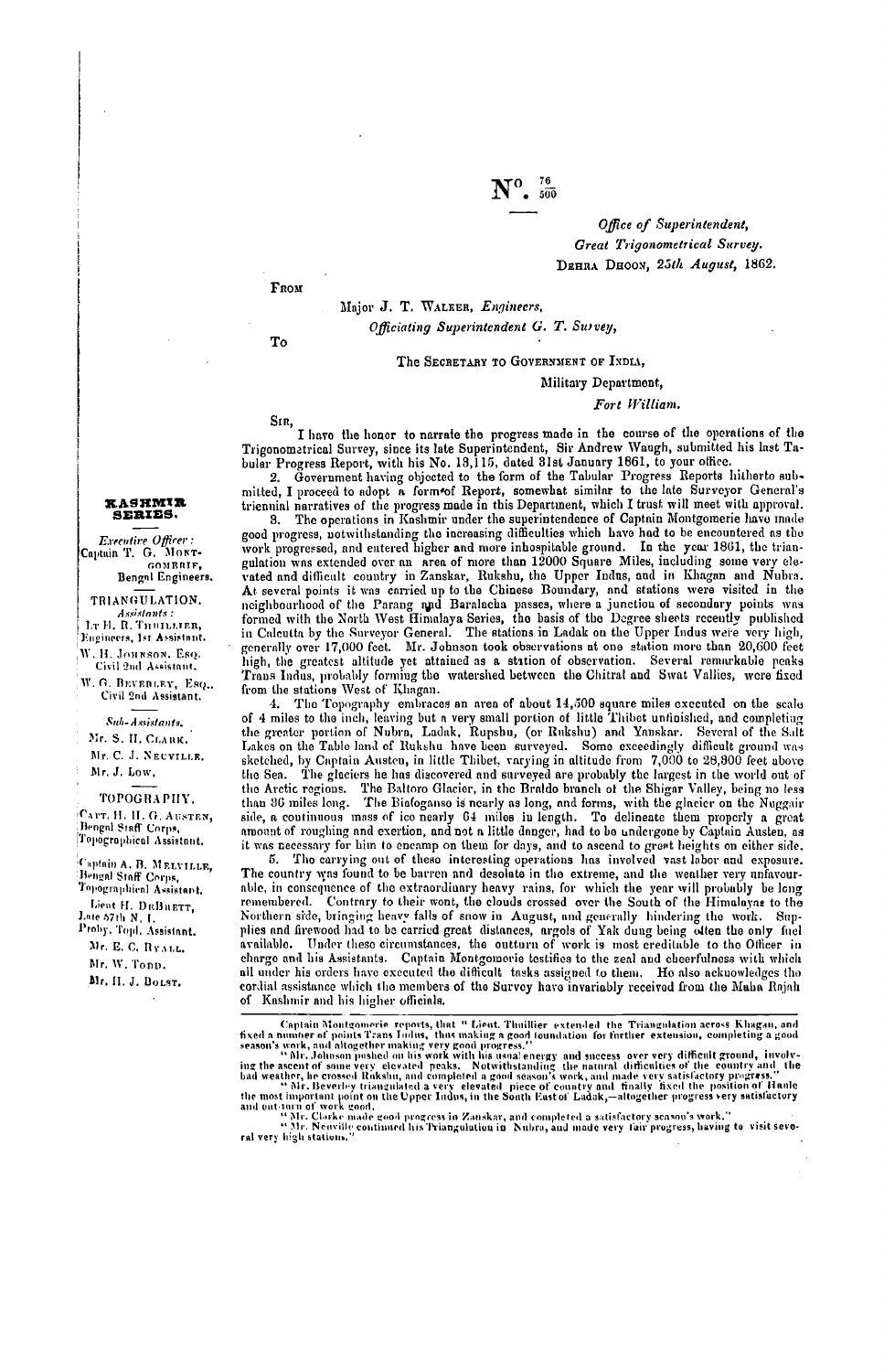(6.) The Kashmir party being employed in mountains which are only accessible during the Summer mouths, its Field Season is the period of recess of the Trigonometrical parties employed in ordinary districts. The usual Survey year commences in October, by which month the computations and maps of the preceding field Season are generally brought up, and the party is ready to take the field again. The Kashmir Survey year is exceptional and commences in March. The Officers in charge of the various parties submit their respective annual Reports on the terminatiou of the Field operations, which are the real test of the advance made during the year. Thus the Superintendent of the Department cannot prepare Progress Reports for strictly synchronous periods.<br>Sir Andrew Waugh's last report embraced the Summer of 1860, aud the preceding Winter. The present narrative embraces the Summer of 1861, and the Winters of 1860-61 and 1861-62, and consequently gives the progress which has been made in two successive field seasons of ordinary Triangulation, and one season of the Kashmir operations.

(7.) The COAST SERIES,\* between Calcutta and Madras was placed under the Superintendence of Captain Basevi, Bengal Engineers, in the autumn of 1860, the exigencies of the Department having required his transfer from the Trans-Indus Frontier all the way to the Madras Coast.-His operations commenced in the vicinity of Vizagaptam, and were proceeding towards Rajahmundry, when on approaching the hill of Kapa in the Rampa estate, he found that bis signallers had been driven away from the hill with threats of violence, and that the inhabitants of the District were assembling to prevent him from ascending. The estate is Reut free, and the people are a lawless set, though under the control of the Godaveri Magistracy. Captain Basevi, having obtained an extra Military Guard and a body of Police, made his way to the summit of the hill without molestation, and took the recessary observations. One day, the people set fire to the grass on the hill, which was about 8 feet high, and a Rajah brought intelligence that they were collecting to attack the Surveyors; but the fire was extinguished, and the attack was not attempted. Captain Besevi's chief apprehensions were for the signalizer whom he had to leave behind at the station, but a guard was left with them, and they were unmolested. The only serious inconvenience occasioned was in having to construct the station on a block of laterite several feet below the hill, for the summit was covered with dense jungle which there was no means of clearing away without the assistance of the villagers, all of whom had abscouded.

(3.) Fortunately, such interruptions are of rare occurrence, only happening in the unusually<br>lawless districts around Hyderabad. The operations proceeded without further opposition or hindinners unsures any the physical difficulties of the ground passed over.-The district between<br>the Godavery and Kishna Rivers was crossed, with considerable trouble, owing to the absence of high hills, and the undulating nature of the ground which was all the more difficult because covered with dense jungle. Thus the selection of stations in such a manner as to form an unbroken chain of quadrilaterals and polygons, became a very tedious and laborious undertaking, involving the repeated rejection of positions which at first promised the requisite ovisibility in all directions, but were afterwards found to be deficient in some essential relation. Nevertheless, in the two field seasons

The determined because of the setted of Zanskar during and current and the Season. Ho was subsequelly employed on Topographical vork, in which he made very fair programs. We cannot a first processor work."<br>
"Captain Austen

the computations and current daties of the Series, and will no doubt bo able to turn out a piece of independent<br>work during the ensuing seson."<br>with results and shape portion of the Shaltow, and Shayak or Nubra vallies, th

characteristic and neat.

\* On the Coast Series, the principal operations consist of 52 Triangles. arranged so as to comprise one double and five single polygons, and one quadrilateral. 21 Triangles were measured during the first Senson, with a st

vations on Circumpolar Stars were taken at 3 stations. The and circumstrate of the differenties of the research and stations. The difference of the counter of the difference of the recording to Marco the counter of the dif

### **COAST SERIES**

Executive Officer, CAPT. J. P. BASEVI:

**Assistant** 

R. CLARKSON, Esquine,<br>Civil Assistant.

Sub Assistants.

|                              | MR. G. HOWARD, YOPOT.               |  |  |  |  |  |  |
|------------------------------|-------------------------------------|--|--|--|--|--|--|
| Ist Cluss<br>Mn. J. ELLISON, | phira<br>Surva<br>Sea <sub>st</sub> |  |  |  |  |  |  |
| 1st Class.<br>Mr. F. Ryalt,  | 1860-                               |  |  |  |  |  |  |
| 2nd Class.                   |                                     |  |  |  |  |  |  |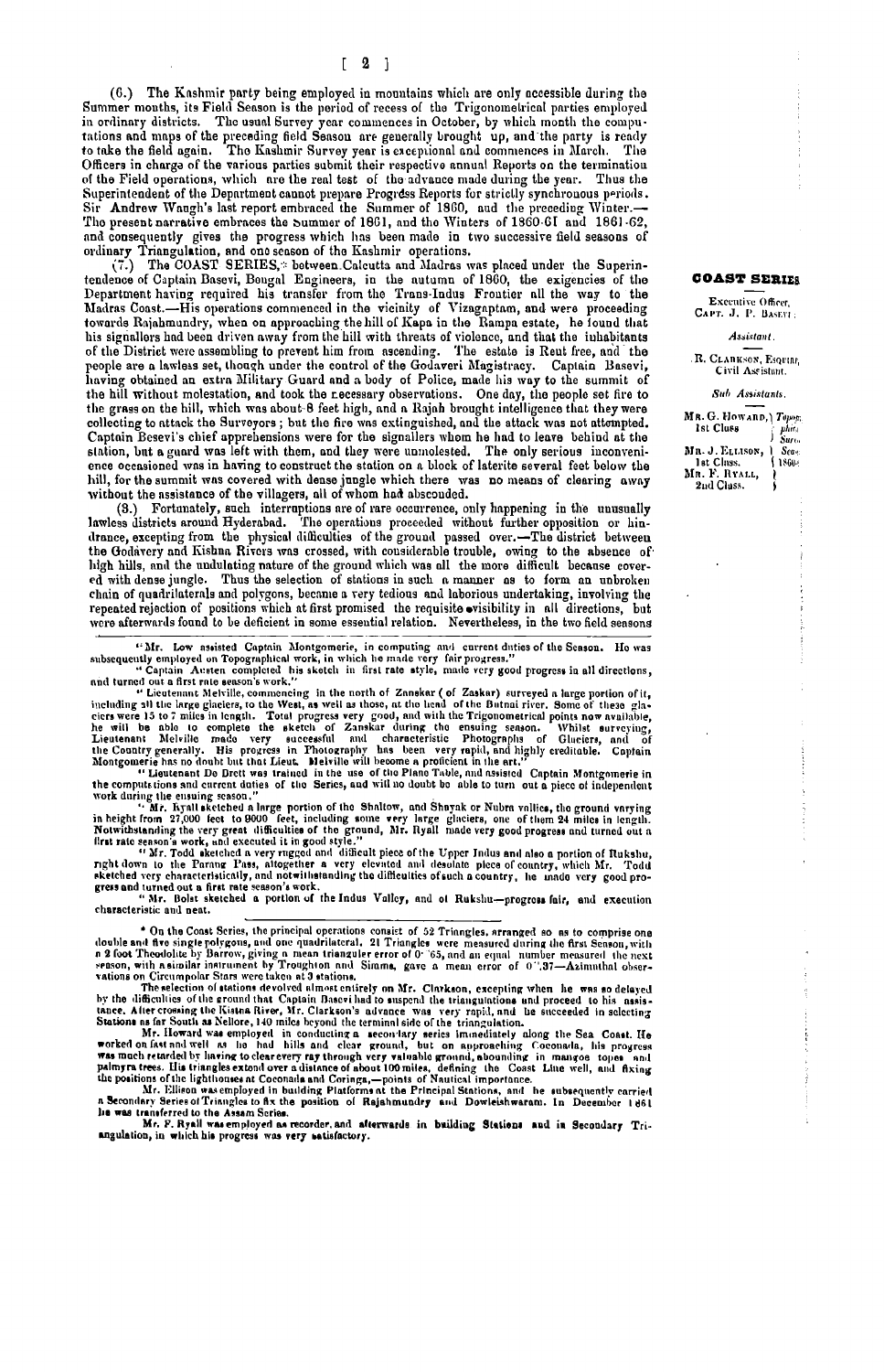the principal triangulation was carried a distance of upwards of 180 miles. It has now reached a point in the Guntoor district near the meridian of Madras, whence it will merge into the meridional are which is intended to connect Jubbulpore and Madras, and to be extended Southwards into Ceylon.

After completing his triangles thus far, Captain Besevi returned to Vizagapatam, to select 9. a site for the Base line of verification, which it is proposed to measure in this neighbourhood.<br>He succeeded in obtaining a suitable site, but not until his field operations had been so long protracted that it was the middle of June before he could break up his Camp and return to quarters. The the event of Captain Singth's expedition into Central India taking place, Captain Basevi has been nominated to accompany it in the expactly of Astronomer and Topographer.

not a measurement in the INDUS SERIES, running parallel to the Western Froutier of British India, was<br>completed by the close of the Field season 1859-60, when the late Surveyor General decided on carrying an oblique series along the South East Bauk of the Sutlej, from Mittuakote to Ferozopore, to tie up the Punjab Meridional series, and form a basis for future triangulation into the deserts of Sind and Rajpootana. Certain small portions of the Indus triangulation which had been executed with a two foot theodolite gave unusually large re-entering errors. Lieutenants Herschel, and Thuillier, both of the Bengal Engineers, and 1st Assistants of the G. T. Survey, were conexquently sent to revise them with the Great Theodolite, while Mr. Armstrong was selecting<br>Stations and building Towers on the line of the Suttej. 21 principal triangles were ably and rapidly revised, after which Lieut. Thuillier proceeded to join the Kashmir party, while "Lieut. Her-<br>select to join the Kashmir party, while "Lieut. Her-<br>select took in hand the Sutlej Triangulation. This consists of a Seri one flank rests on the sand hills fringing the Bahawulpore desert, and the other in the lowlands which are periodically inundated by the Sutlej. Thus the greater portion of the rays traverse moist jungles of tamarisk and l which is peculiarly troublesome in disturbing the atmosphere, and causing lateral refractions to perplex and weary the observer and impair his measures. The Principal operations consist of 38 triangles, extending over a distance of 132 miles from a side of the Indus series below Mittunkote to the

vicinity of Pak Puttua. Being entirely in the plains they cover an area of only 1960 miles.<br>11. Lieutenant Herschel reports that "all the principal towns and villages along the line<br>of the Series have been fixed where prac country is more and more thinly populated from Ahmedpur eastwards as far as the British boundary. From Bahawulpore to Fazilka, the towns become fewer and of less importance, reaching a climax of insignificance in Bahawulgurh, the capital of noarly half the whole state, which is nothing but a hamlet without a single pucka house in it, and deriving its importance apparently

\* Lieutenant Herschel took astronomical observations for the direct determination of azimuth at 9 probability of everage distance of 72 miles apart. His mean triangular error is 0.'33. In 85 angles his mean probability of

|                                                   |                                 | (A.)                        |              | Maximum difference between observations. |          |                    |                    |                                    |                    |             |              |
|---------------------------------------------------|---------------------------------|-----------------------------|--------------|------------------------------------------|----------|--------------------|--------------------|------------------------------------|--------------------|-------------|--------------|
|                                                   | merel<br>set.<br>$\blacksquare$ | $0$ <sup>11</sup>           | ī.           | $2$ .                                    | $3$ .    | $4$ <sup>1</sup>   | $5^{\prime\prime}$ | $\mathbf{G}^{\prime\,\prime}$      | $7^{\circ}$        | 8''         |              |
| 曽                                                 | ৳<br>sures in                   | to                          | to           | to                                       | to       | to                 | to                 | to                                 | to                 | to          |              |
|                                                   | Number                          | $\mathbf{I}^{\prime\prime}$ | $2^{\circ}$  | $3$ $"$                                  | $4$ "    | $5^{\prime\prime}$ | $6$ <sup>*</sup>   | $7$ <sup><math>\prime</math></sup> | $8^{\prime\prime}$ | $9^{\circ}$ | Тотль.       |
|                                                   | $\boldsymbol{2}$                | 1                           | $\mathbf{o}$ | $\bf{0}$                                 | $\bf{0}$ | $\bf{0}$           | 0                  | $\mathbf{o}$                       | $\bf{0}$           | $\bf{0}$    | 1            |
|                                                   | $\overline{\mathbf{3}}$         | 223                         | 251          | 93                                       | $\Omega$ | $\mathbf{o}$       | $\mathbf 0$        | $\bf{0}$                           | $\mathbf 0$        | $\bf o$     | 567          |
|                                                   | $\ddot{\phantom{0}}$            | 3                           | 13           | 65                                       | 22       | 1                  | 0                  | $\mathbf 0$                        | 0                  | 0           | 104          |
|                                                   | 5                               | $\bf{0}$                    | 5            | 4                                        | 29       | I3                 | 1                  | $\mathbf 0$                        | 0                  | 0           | 52           |
|                                                   | 6                               | 0                           | 0            | 0                                        | 5        | $\mathbf{11}$      | 5                  | 3                                  | $\bf{0}$           | 0           | 24           |
|                                                   | 7                               | $\bf{0}$                    | 0            | $\mathbf 0$                              | 0        | $\bf{0}$           | $\mathbf{o}$       | $\mathbf 0$                        | $\pmb{0}$          | 0           | $\mathbf{0}$ |
|                                                   | 8                               | $\bf{o}$                    | 0            | $\mathbf 0$                              | 0        | $\mathbf 0$        | $\bf{0}$           | $\pmb{0}$                          | ı                  | 0           | 1            |
|                                                   | $\boldsymbol{9}$                | $\bf{0}$                    | $\bf{0}$     | $\mathbf 0$                              | $\bf{0}$ | ı                  | $\bf{0}$           | 0                                  | 0                  | $\mathbf 0$ | ı            |
|                                                   | <b>Тотль</b>                    | 227                         | 269          | 126                                      | 56       | 26                 | G                  | 3                                  | 1                  | 0           | 750          |
| Total 0" to 3 '=658.<br>Total greater than 3' =92 |                                 |                             |              |                                          |          |                    |                    |                                    |                    |             |              |

In this Table the unit is a set of measures of an angle on a single Zero, the arguments being A tho<br>maximum difference between the respective measures forming a set, and B the mumber of measures.

## SUTLEJ SERIES.

Executive officer. LT J. HERSCHEL, Engineers. 1st Assistant. Assistant. Assistant.<br>W. Anmstong Esq.,<br>Civil Assistant.

Sub-Assistant.<br>MR. G. J. RYALL,<br>Senior Sub-Assistant.

Mu. W. F. Tuor- 1 Season  $1860 - 61$ тка. 2nd Class.

MR. J. T. BURT, 3rd Class.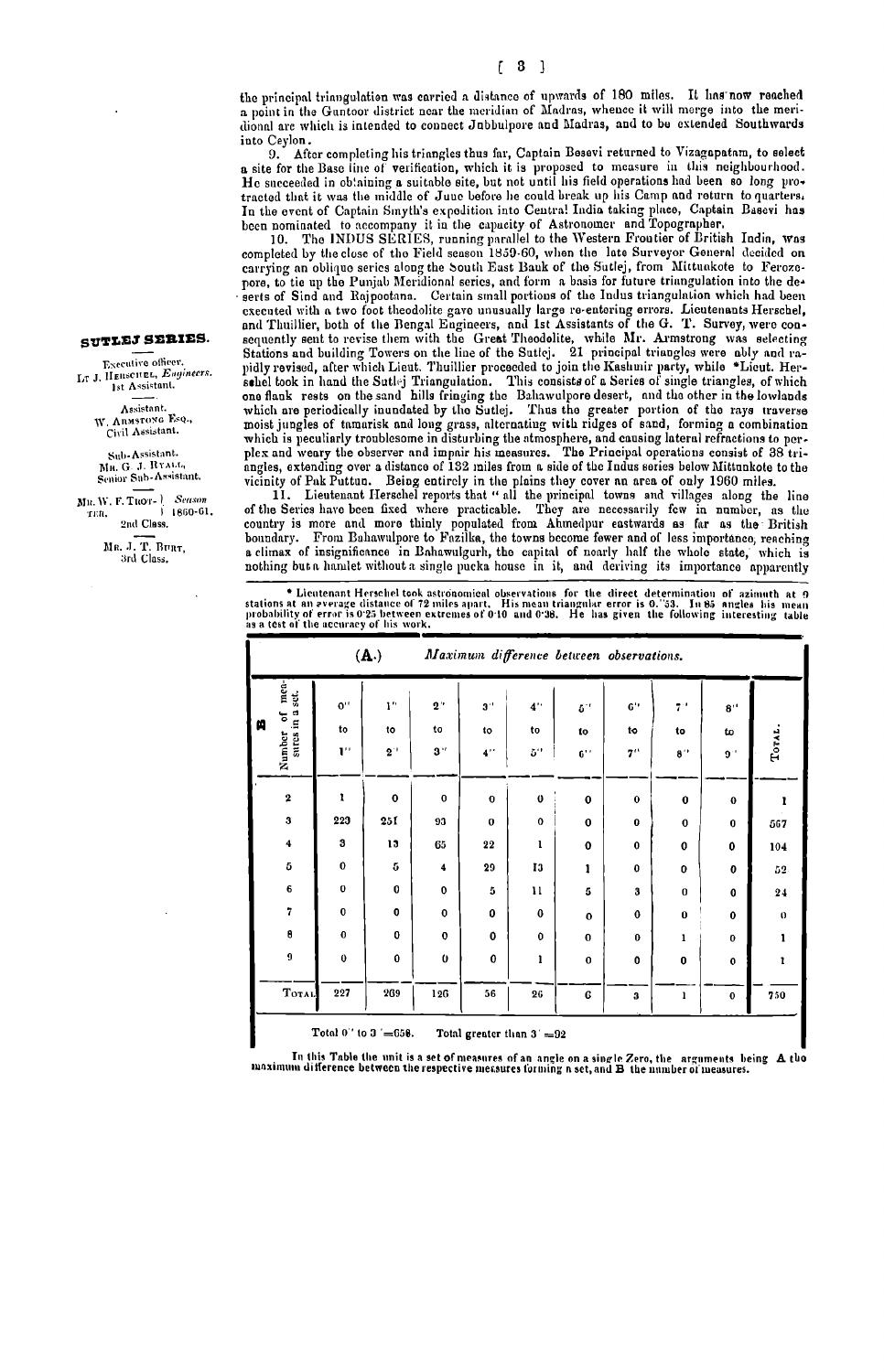from nothing but the prestige of an old ruined fort, and the residence in it of the temporary holder of the largest (but by no means the richest) Kardari in the states. The country is singularly poor in Mosques, temples, tombs, or indeed prominent buildings of any kind."<br>12. The RAHOON MERIDIONAL SERIES,<sup>\*</sup> under the charge of H. Keelan, Esq., 1st As-

sistant G. T. Survey, has advanced a distance of 176 miles, by 33 Principal Triangles, arranged in quadrilaterals and hexagons, covering an Area of 4130 Square miles. It has laid down portions of Jaypoor, Ulwar, Decli, Boondi, and numerous other places of importance. In one more field<br>season, it should reach the Longitudinal Series between Calcutta and Kurachi, where it will terminate. The published Charts of the Kotab and Boondi territories indicate a succession of<br>hills over which it was supposed that the triangulation might have been carried and completed last senson. But the ground was found to be the very reverse of what had been expected, and to require the construction of Towers, thereby protracting the operations into another Season.<br>13. The GOORHAGURH MERIDIONAL SERIES, tunder the charge of Geo. Shelverton Esq.

Civil 2nd Assistant G. T. Survey, traverses a meridian close to that of Umritsur, and was brought to a termination last Senson by joining the Arumlia Series, which had some years previously been carried, by Captain Rivers of the Bombay Engineers, up an adjacent meridian, as far as Ajneer, from the Great Longitudinal triangulation. From Sirsa to Ajmeer it crosses a desert tract, of which Mr. Shelverton reports that building material, of laborers and of provisions-the country traversed had suffered for three venture, on extreme drought; large villages originally containing upwards of 500 families had<br>been deserted by all except first class Farmers who were too proud to work. Wholesome water source was serietly procurable, and water even for building purposes hed frequently to be conveyed from<br>distances of 4 and 5 miles. The large reservoirs of water upon which the inhabitants depended for their supply during the greater part of the year had invariably been exhausted, and the expensive kuchn wells of the country barely sufficed for local wants. It was therefore under very adverse

sive kitch wells of the country barrely sufficed for local winks. It was increased and reproduction<br>Survey. Instead of large two apertures one for a large, the other for a help and both large the section<br>Survey. Instead of

the 31st by Mr. Armstrong.

\*Mr. Keelan employed Colonel Waugh's 2 feet Theodolite No. 1 in his triangulation. The average error of his 33 triangles is 0.736. The mean probability of angular error is 0.30, between extremes of 0.12, and 0.63. Azimuth Square Miles.

Square Miles.<br>
In the Season 1960 61, Mr. N. A. Belletty assisted Mr. Keelan in selecting sites, on which he afterwards<br>
built the requisite Stations. He carried a Series of 37 secondary triangles over a distance of 170 mi Office in consequence.

Office in consequence.<br>
In 1860-61, Mr. M. C. Hickie carried a Secondary Series of 33 triangles over a distance of 130 miles to fix<br>
Sambher, Jeypoor and other towns.<br>
In 1860-62, Mr. C. J. Carty, who was attached to the

Mr. C. Braithwaite acted as Observatory Assistant with much intelligence and promise.

I Mr. Shelverion employed Colorel Waugh's 2 feet Theodolite No. 2 in his triangulation. The avorage error of his 50 triangles is 0, 34. The mean probability of angular error is 0.45 between extremes of 0.18 and 0.67. Azimu

were built for future reference.<br>
Mr. Shelverton, for the monnt of work he has<br>
Mr. Shelverton, for the moment of work he has<br>
necemplished in selecting stations, building towers and plutforms, and executing Secondary tri

# RAHOON<br>MERIDIONAL **SERIES** Executive officer: H. KEELAN Esq. Ist Assistant. Assistants: N. A. BELLET \ Season ... вним<br>тү. Eso. Civil 2d Asst. ) 1860-01. C. J. CARTY  $\int_{\text{Eq}}^{on \text{ temp.}}$ Esq. Yaryuwg<br>Civil 2d Asst. 1860.0. Sub-Assistants: Mr. M. C. HIC-  $\sum$  Season KIR,  $\sum 1860 - 61$ 1st Class. Mr. KEELAN, Season Junior,  $\tilde{\mathbf{S}}$  1861.62. 2d Class. Mr. H. W. C. WIL-<br>2d Class.  $\left\{\n\begin{array}{c}\nSca^{6m} \\
114\text{Ms}\n\end{array}\n\right\}$ Mr. C. BRAITHWAITE, 2d Class. GOORHAGURE<br>MLRIDIONAL SERIES. Executive Officer: GEO. SHELVERTON Esq. Civil 2d Assistant. Sub Assistant:<br>Mr. A. W. Donnetty Senior Sub-Assistant. Mr. M. C. HICKIE, Ist Class. Mr. F. BELL, Mr. G. W. E. ATKINSON, 2nd Class.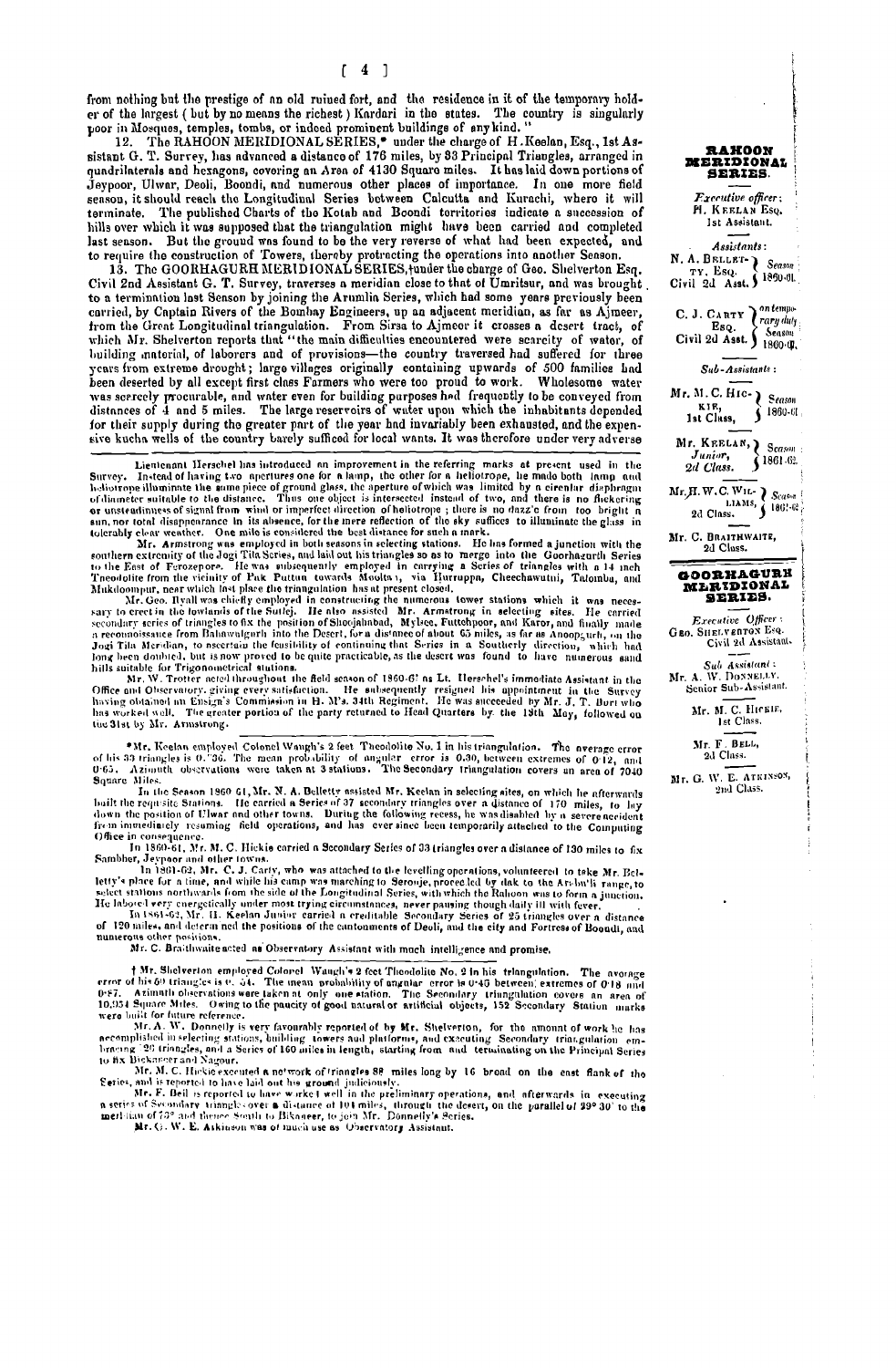1860-61. During the following scason the deserts of Bikaneer, Shekhawati and Marwar were  $1.4.$ extensively traversed, and a very large area of both principal and secondary triangulation was executed, reflecting much credit on Mr. Shelverton and his Assistants, who skillully and energotically availed themselves of the facilities offered by mounds and hills, commanding extensive prospects, to fix a large number of positions of importance. In the two seasons the triangulation was carried a direct distance of 342 Miles by 50 consecutive triangles, covering an area of 4,454 Square Miles.

15. The ASSAM PARTY,\* in charge of C. Lane Esquire, Chief Civil Assistant, was employed in 1860-61, in triangulating along the Eastern Frontier, from the South of Gowhatty to Cherra Poonjee. Recent prohibitions regarding the impressment of Coolies occasioned much embarrassment, notwithstanding that the majority of the Cossyabs are porters by trade; delay was thus caused in taking the field, and often afterwards. Mr. Lane reports that it frequently proved of assistance, as a turning point to the arguments employed to persuade these loyal people to act as porters, to tell them they were required " on Her Majesty's Service," interpreted " Maha Rannee ka kam." The operations w of such severity that on one occasion the whole of the Bunder Bazar, on the bank of the Scorma, was utterly destroyed and no vestige left. Final observations were taken for 19 principal triangles arranged in a double Series, extending over a direct distance of 62 Miles, and covering an

area of 1207 Square Miles. Eight important Showy Peaks of the Bhotan Himalayas were fixed.<br>16. During 1861-62, Mr. Lane was absent on leave on medical certificate, when his place vas ably filled by Mr. W. C. Rossenrode, who extended the triangulation a direct distance of 89<br>miles Eastwards through Cachar towards Munnipoor, and 25 Miles Southwards towards Independent Tipperah, in all 114 miles, by 30 triangles arranged in a double series covering an area of 2024 Square Miles. Some of the stations were situated in the Jynteeapore District, but the observations at them were fortunately completed before the present rebellion broke out. Reciprocal observations had still to be taken to them from other stations around, necessitating the employment of Hindoostani clashees to work the signals on them; the men, though robbed and threatened, maintained their posts during the rebellion, and only came away when signalled to do so at the termintation of the observations.

\* The area of Secondary Triangulation executed during both sensons is 10,250 Square Miles, fixing the positions of Silchar, Syliset, Jyntiapoor and numerous other places of importance. One azianuth only was determined by astronomical observation.<br>Mr. W. C. Rossenrode was employed in 1860-61 in selecting sites for stations, and in secondary trian-

guidation, making good progress.<br>Mr. H. Beverley was employed in 1900-04 in senseing sites for stations, and in secondary transmitted in the stations of the large Theodolite employed in the principal operations, like was e unsuccessful.

Mich in A. DeSouza was directed by Mr. Lane to make a Topographical survey of the Cossia plateau, of<br>which he accomplished about a thousand square miles, on the scale of 4 miles to the inch. Subsequently he fell<br>ill with i extended further. He was ordered to Sea for change of air, and is now assisting in the astronomical observations for the determination of the longitude of the Andaman Islands.

Mr. Lane having also obtained sick leave it became necessary to call up Mr. Ellison from Vizagapatain to join the party.<br>Mr. Shuter was employed as an observatory assistant and in desultory secondary triangulation; he is

Mr. Shater was employed as an observatory assistant and in desultory secondary triangulation; he is<br>reported 1 blawe been diligent and assistant and in desultiony secondary triangulation; he is<br> $Mr$ . Rossenrode reports as Chemistry, Medicine and Photography, and amuses himself taking likenesses. He takes no part in business, and

Imaging and planetic relation. The last received the rudiments of an Eingine education, and has been taught the set on part in bustiness and between the relation of the method of the set of the contribution of the control

nothing. They energy culturate colton, a tourth of which is given to the mind ammunistry as portion. The mind and minds of minds of minds of the set of the set of the set of the set of the set of the set of the set of the

### **ASSAM PARTY.**

Executive Officer: C. LANE ESO. Chief Civil Assistant. Assistant. W. C. ROSSENRODE Esq., Civil Assistant, Offg. in charge, season<br>1861-62. Sub-Assistant: Mr. H. BEVERLEY. Senior Sub-Assistant.

Mr. J. ELLISON, Seasor  $$1861.62$ 1st Class.

Mr. A. Desouza, Season<br>Class. (1860-61. Mr. SHUTER

2nd Class.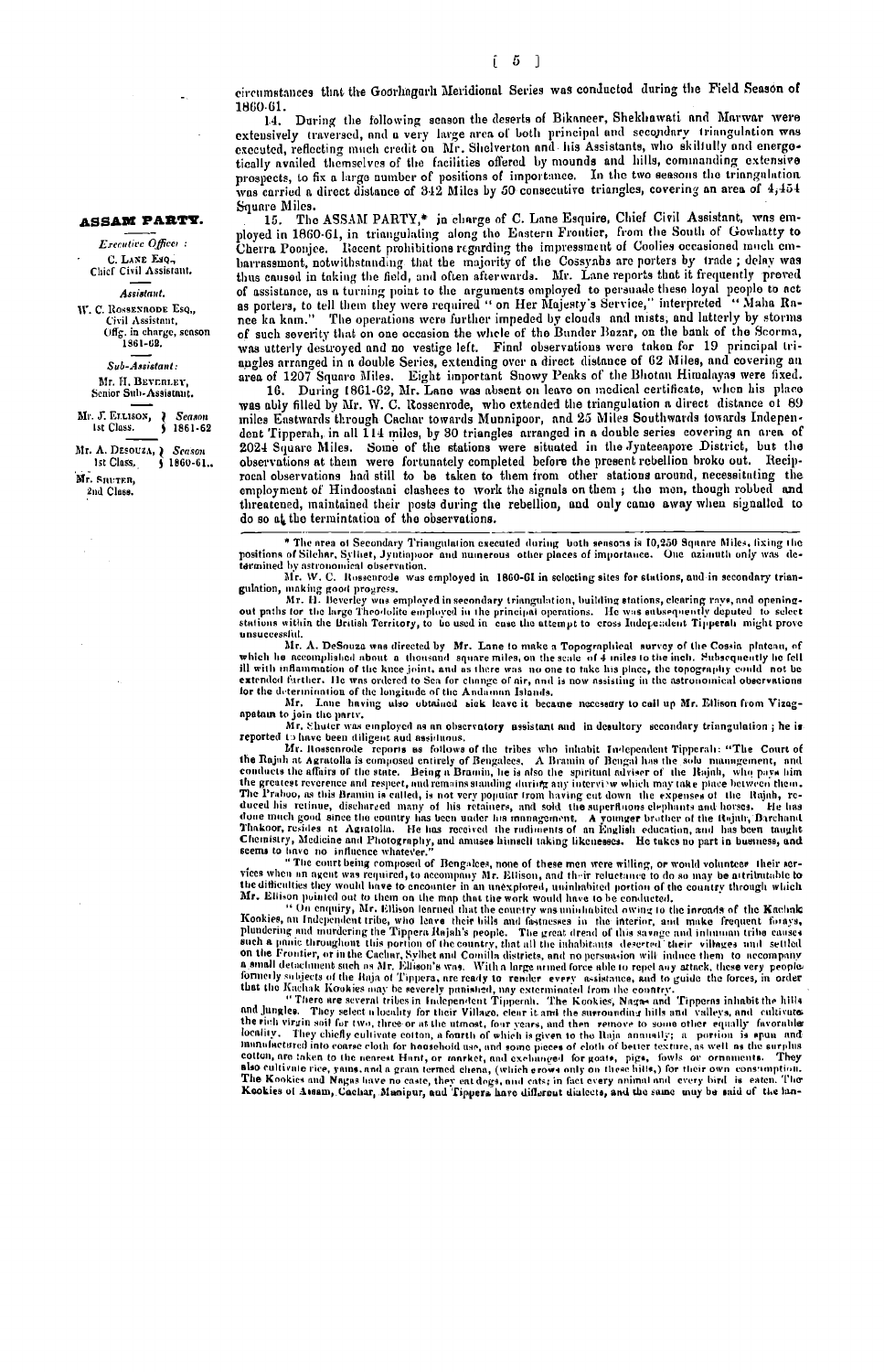17. I have already reported (1) that on learning that the Bengal Government had ordered a Survey of Independent Tipperah to be made, I arranged with Mr. Buckland the Commissioner of Chittagong, for our Triungulation to be carried across Tipperah, on the direct line from Cherra Poonjee to Chittagong, instead of taking an extensive circuit westwards, as was originally contemplated, in order to keep within British Territory, and away from a frontier believed to be templated, in order to keep within insecure. Mr. Ellison was deputed to enter Tipperah to reconnoitre the country, and select sites for the stations. He was considerably delayed by having to wait for the Rajah's Agents, but he made some progress, and is reported by Mr. Buckland to have " behaved with much tact and patience, although he had to encounter the usual obstructiveness of the Rajah and his people."<br>Mr. Ellison has supplied some interesting information regarding the Hill tribes inhabiting Independent Tipperali, which I have extracted form Mr. Rossenrode's report and given in the foot notes.<br>18. The BOMBAY PARTY,\* under the superintendence of Lieutenant now Captain C. T.

Haig Bombay Engineers, 1st Assistant, was engaged in 1860-61 in completing the triangulation necessary to connect the Guzerat longitudinal series, on the parallel of 23°, with the Singi meridional series, which had been brought up from Bombay as far as Surat, by Captain Rivers, some years previously. The connexion was satisfactorily accomplished, notwithstanding that the section of the party employed in selecting stations, got entangled in some mularious Jungles, where both Europeaus and Natives were attacked with Jungle fever, and had to retire to Broach until the sickly season was over. In 1861-62 the Guzerat Longitudinal series was extended eastwards to the Khanpisura series on the meridian of 75°, and a series of triangles on the meridian of Oodeypore was carried between it and the Karachi Longitudinal, thus completing the Triangulation of the northern portion of the Bombay Presidency. The principal operations involve 126 miles of triangles arranged in a double series, and about 199 miles arranged singly, the total number of triangles being 42, covering an area of 7450 square miles.

19. The LEVELLING OPERATIONS. I may cross spint Brantill, of the late 5th Bengal European Cavalry, 2nd Assistant, have made good progress, having in the two field Seasons been carried from a point near Mittunkote, on the I Line, via Bahawulpoor, Ferozepoor, Loodiana, Umballa, and Saharunpoor, and thence on to the Seronge Base line in Central India, via Meerut, Allygurh and Gwalior, over a distance of 999 miles. In the course of these operations, Stone Bench Marks were fixed at distances of 12 to 15 miles, and the most substantial milestones met with by the read side were also determined, for future reference by Canal or other Engineers engaged in levelling operations. A satisfactory connexion has been made with the Ganges, and the Eastern Jumna Canal levels, and those of the Allahabad and Agra Railway, which are now capable of being reduced to the mean Sea level as a common datum.

marge of the Nagas of the above named places. The Tipperas, in dress, appearance, and habits, resemble the in-<br>habitants of Assam. They have their own language an t are a low caste of Hudoos; from constant intercourse<br>with do not mix with their neighbours and consequently retain their basbarism. The Kachar K-ockies are an inde-<br>pendent tribe, and nothing is known of them except that they make frequent incursions, rob, plum er, and murder the infinituate.

• Astronomical observations for azimuth were taken at two stations.<br>
Of the Meridional Seriot, south of Ootipoor, Captain Haig reports as tollows :—<sup>or</sup> The country through<br>
which this series runs is initualited by the wi

hill, although directed to do so by the Political Agent."<br>
Mr. DuCasta was employed in carrying a Secondary Series of triangles along the west Const of the<br>
Half of Bombay, from the m -uth of the Saburauthee River to Gogo,

had often previously been attempted, but never before with success, sickness and other difficulties having invariably<br>driven back the Surveyors.<br>Mr. Anding rendered valuable assistance in the observatory, and in desultory

† Mr. Carty worked with Captain Branfill during the Season 1860-61 ; the next Season he carried an

**HMr. Carty worked with Captain Branfill during the Season 1860-61**; the next Season he erriced and<br>independent line of levels Irom Seronge to Allyghur, a assisted by Runchiund, an intelligent and hard working<br>clumd execu the atmosphere is clearest, and when we have supposed our observations to be freest from error; and converse(1) My No.  $\frac{2!}{102}$  dated  $\frac{1}{202}$ March to your address,

### **BOMBAY PARTY**

Executive Officer: Captain C. T. HAIG, Bombay Engineer

**Assistant** J. DACOSTA, Esq.,<br>Civil 2d Assistant

G. McGILL, Esq., Civil 2d do., junior grad,

> Sub-Assistant: Мг. Анриха, 2nd Chief



Executive Officer: Captain B. R. Bussen Late Bengal 5th Cavalry, 2nd Assistant.

Assistants: C. J. CARTY Esq., Civil 2nd Assistant.

Mr. C. Woop,  $|$  Scam 2d Class.  $|$  1861-8. Native Leveller, **ВАМСНИКО.**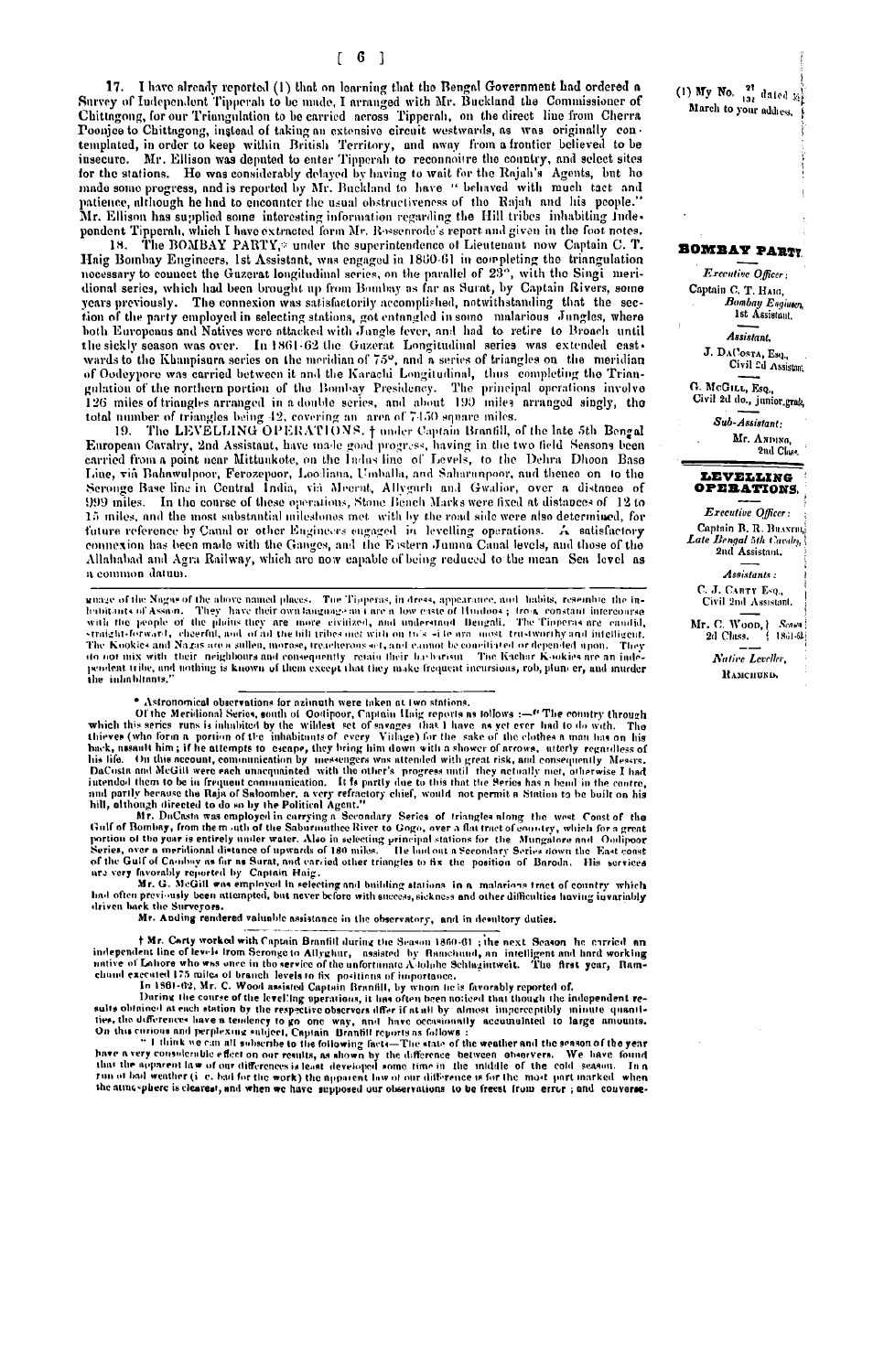#### COMPUTING **OFFICE**

J. B. N. HENNESEY ESO. 1st Assistant.<br>
BABOO RAHDANATH<br>
SIKDAR.

### DRAWING OFFICE.

W. B. SCOTT EsQ. Civil Assistant.

> J. PEYTON ESO. Senior Sub-Assistant.

20. The COMPUTING OFFICE in Calcutta, under the Superintendence of Baboo Radanath, Chief computer, was engaged in completing the triplicato manuscript volumes of the General reports of the Parisnath, Hurilong and Chendwar Meridional Series, and in furnishing elements for the various Topographical and Revenue Survey Parties requiring them. In March last, Baboo Radnnath retired on a ponsion, after 30 years' service, during which ho had repeatedly earned the approbation of the successive Surveyors General under whom he had served. On his resignation it was deemed advisable to remove the computing office from Calcutta to the Head quarters of the Trigonometrical Survey at Dehra Dhoon, to bring it into more direct connexion with the Superintendent of the Department, and also with the field parties whose computations it has revised and collated.

21. The distant location of the computing office had entailed the formation of a small office<br>at Head Quarters under the superintendence of J. B. N. Hennessey Esq., 1st Assistant G. T. Survey, composed of Native Surveyors, and newly joined Sub-Assistants, who thus had an opportunity of being rigorously trained in the theoretical portion of their new duties. This little office lins lately completed the triplicate manuscript copies of the General report of the North Eastern Longitudinal Triangulation' between Dehra Dhoon and Purneah, in two thick imperial volumes; it has also been employed in revising the computations of the mountain triangulation of the North West Himalaya Series, computing 3 volumes of the report of the Levelling operations, and preparing the triplicate general report of the Trans Indus Frontier Survey; also in supplying clements,<br>examining candidates, instructing new assistants, and other current work. On the transfer of the Calcutta Office to Dehra, all but one of the old computers took their discharge, but fresh men have been entertained, and I have every reason to expect increased efficiency from the new computers, under the direction of Mr. Hennessey.

The Drawing Office, under superintendence of W. H. Scott Esq., Civil Assistant G. T. 22. Survey, has been chiefly employed in compiling Maps of Kashmir, and Laduk, from the plane table sheets sent in by Captain Montgomeric. The first of these large maps has already been transmitted to the Home Government, the second is well advanced. Ten original preliminary charts of the Triangulation in different parts of India have been forwarded for the use of the Surveyor General's Office, and duplicates have been prepared for the Geographer to the Secretary of the State for India. Triplicate charts have also been constructed for the manuscript volumes of the General Report.

23. Between the completion of a Survey, in this country, and its publication, a long interval<br>invariably elapses, during which even the Supreme and Local Governments are without access to valuable information, acquired, but unimpartible because of the costliness of manuscript maps and the time occupied in their construction. I have therefore been induced to attempt to employ photography for making rapid copies of our maps and charts, as a temporary substitute for the linal engravings. This process has of late year been extensively adopted in the Ordnance Survey of Great Britian for reducing maps, as a substitute for the pentagraph. Two complete sets of photographic apparatus were sent out to this country by the Secretary of State for India, for similar employment, and it is with one of these that I am endeavoring to have our maps copied. The opeexplorates and the means easy, for the apparatus has had to be specially adapted to make full scale<br>copies, a ad not reductions merely, for which it was originally intended, and the maps require to be drawn with special reference to future copying or reducing by photography. An ordinary finished map cannot be reduced without a large portion of the names becoming too microscopic to be easily legible. In the first Kashmir Map the rivers were colored in blue, and the broken land and low<br>hills in red, the higher ranges being in Indian ink. Consequently a photograph of it would show<br>no rivers, and would invert the excessive prominence.\*

24. Captain Melville, who has already been mentioned in connexion with the Topographical Survey of Kashmir, has attained considerable skill as a photographer, and succeeded in making an excellent reduction to half scale of the second Kashmir Map, before any names were printed on it. The reduction will have the names inserted by hand, and will then be ready for being copied to full scale, and afterwards printed, for as extensive circulation as the limited being contact the disposal will permit. I have every reason to hope that with Captain Melville's assistance, I may be able to supply a want, which has often been seriously felt.

25. In concluding this report of the operations of the Trigonometrical Survey, I am happy to be able to express my opinion that the progress made on all sides, both in the field, and during

Iv in a run of good weather, when the air is hazy from smoke or dust, or greatly agitated by wind, and in<br>short, when we have found most difficulty in reading the staves, our results have most coincided with each other.<br>Ou

\* A Map of Asia between the purallels of 20<sup>o</sup> and 60<sup>o</sup> on the scale of 100 geographical miles to the inch, has teen recently compiled under my superintendence, partly in this office, and partly in the Surveyor General's

Surveys of Captain Robinson.